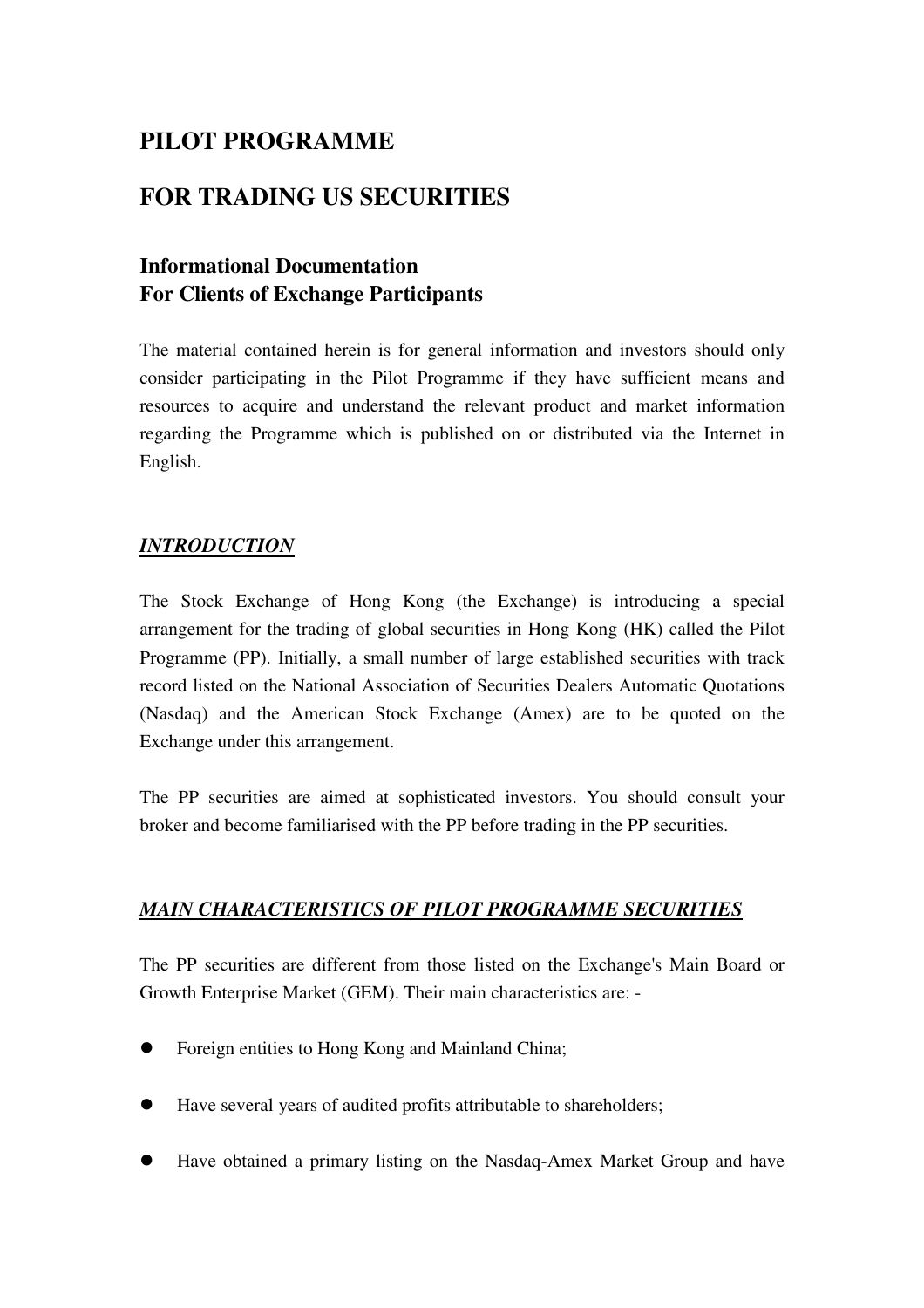been registered with the US Securities and Exchange Commission (SEC);

- May also include a number of exchange traded index funds;
- Are not regulated as a primary or secondary listing on the Exchange's Main Board or GEM;
- Regulation of the issuers lies with the primary exchange/market and they are admitted into the Exchange for trading only;
- Trading on the Exchange is regulated by HK law and Exchange rules and in particular, the securities are subject to the market manipulation provisions of the Securities Ordinance;
- In general, suspension and resumption of trading on PP securities will follow that of the home market but the Hong Kong Securities and Futures Commission (SFC) and the Exchange retain the right to suspend, halt trading and remove any security from trading;
- There will be no public offering of PP securities in HK;
- For a full list of the PP securities, you arc advised to refer to the Exchange's website (http://wwwsehk.com.hk).

### *TRADING AND SETTLEMENT ARRANGEMENT*

#### **Trading currency**

In HK, these securities are traded and settled in HK dollars although they are traded and settled in US dollars in the US.

### **Stock codes**

To differentiate the PP securities from other securities in the Exchange's Main Board and Gem, the stock codes of these securities are within the 4331 to 4430 range.

#### **Board lots**

The securities are traded in board lots ranging from ten to one hundred shares per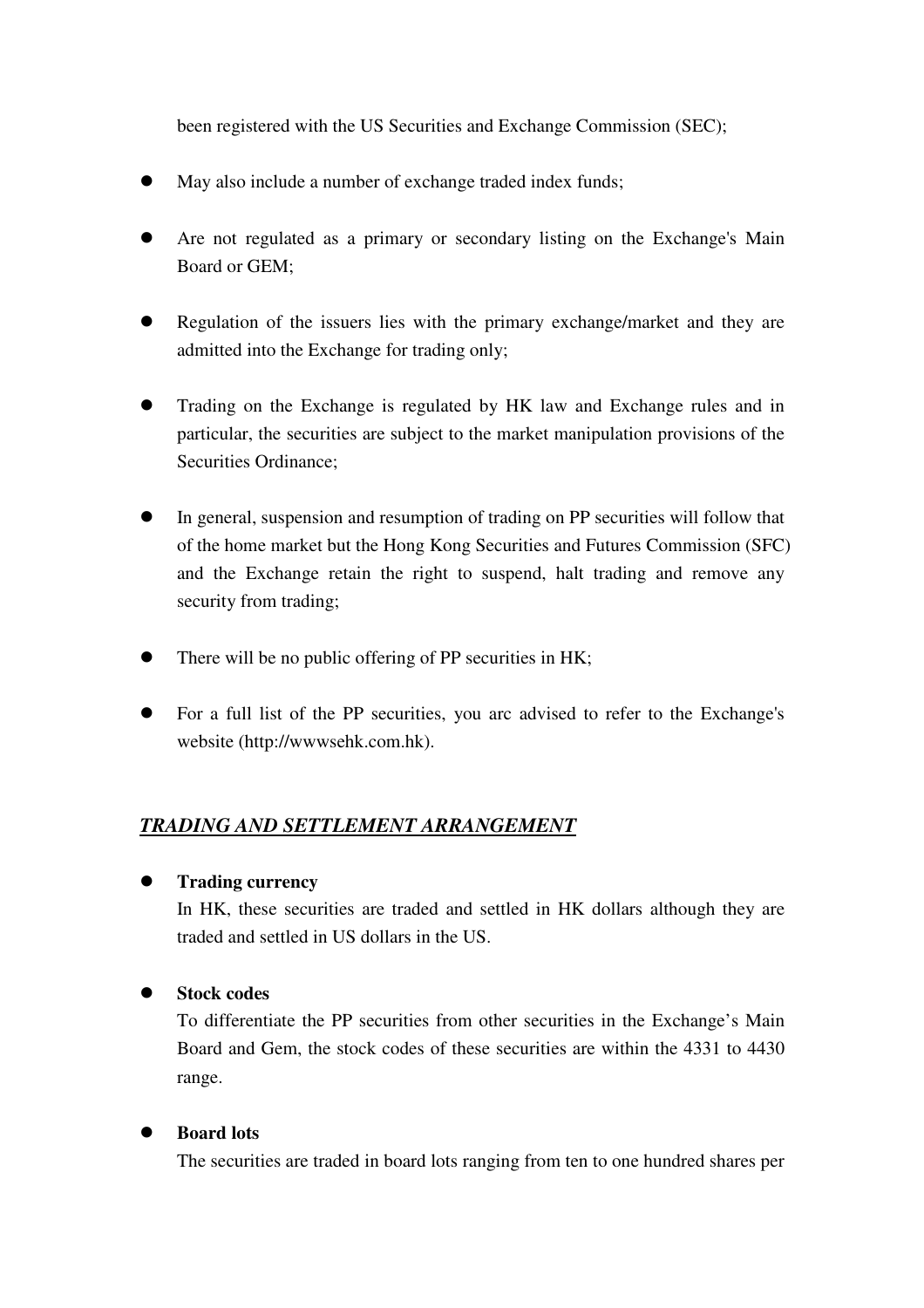board lot depending on the price of the securities at the time of admission to trading. You can access the Exchange's website for information on board lot sizes when the securities commence trading in HK.

#### **Trading spread**

The trading spread follows those of HK securities and you can refer to the Second Schedule of the Rules of the Exchange or the Exchange's website for details.

#### **Short selling**

Securities under PP are eligible for short selling with the tick rule.

#### **Settlement**

These securities follow the standard T+2 settlement period by Continuous Net Settlement in CCASS, the central clearing and settlement system operated by Hong Kong Securities Clearing Company Limited (HKSCC), for trades concluded on the Exchange. You should note that the US settlement period is  $T+3$ .

#### **CCASS rules**

All CCASS rules for clearing, settlement, custodian and nominee services apply to the PP securities.

#### **Trading mechanism**

As with HK securities, the PP securities are traded through the Exchange's Automatic Order Matching and Execution System (AMS) under an order-driven and automatching mechanism. Designated market makers for PP securities may participate in AMS to provide two-way prices on the AMS order book. Market making is continuous and competitive.

#### **Trading by overseas investors**

Overseas investors should note and comply with the applicable regulatory restrictions in their country of domicile governing purchases or sale of overseas securities prior to trading the PP securities on the Exchange.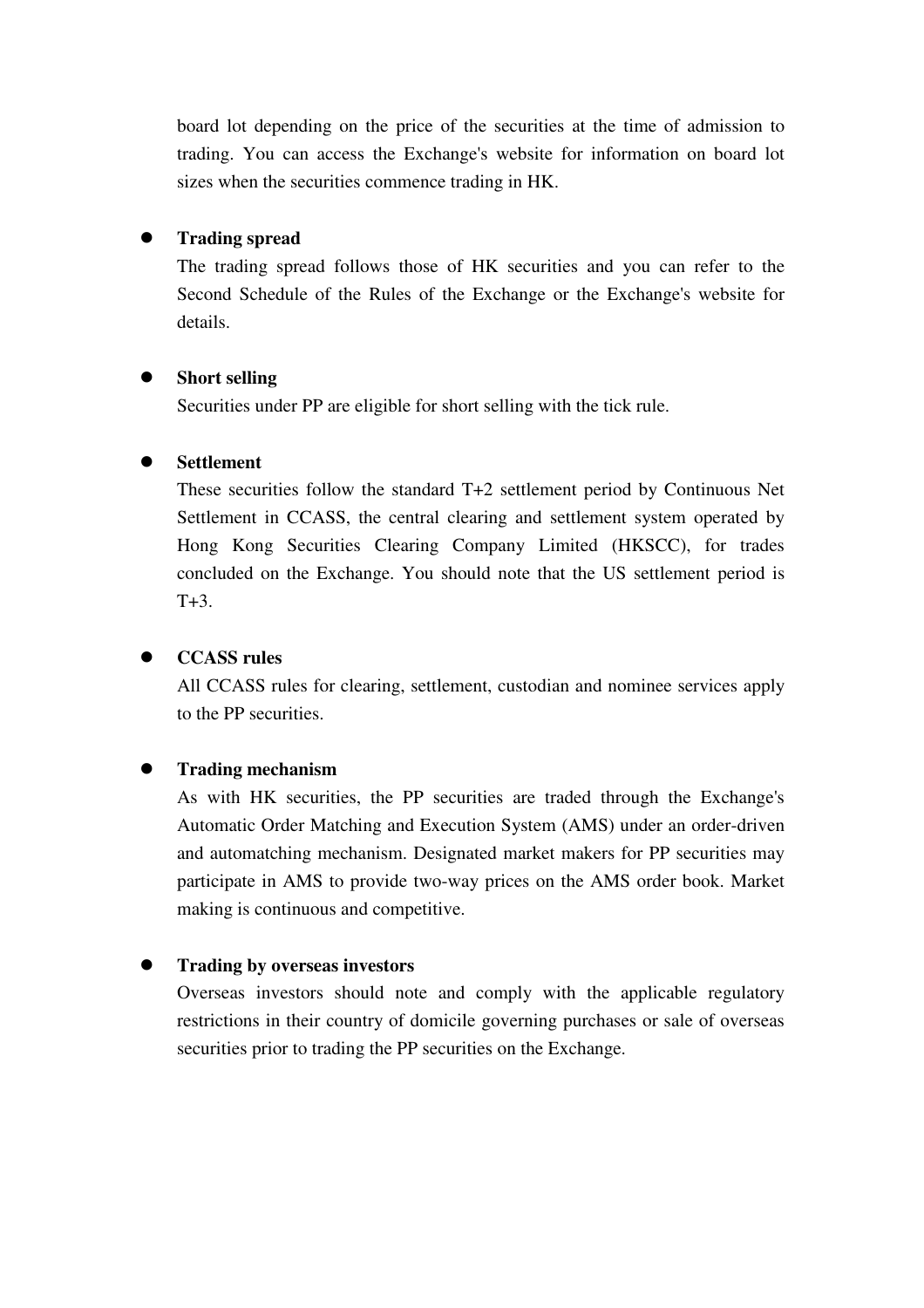## *INFORMATION DISSEMINATION AND DISCLOSURE OF FINANCIAL INFORMATION*

You are advised to obtain information on filings relating to the PP issuers from multiple sources as the information / filings are delivered on a best endeavour basis. The following are, among others, information channels for the PP securities:

#### **Issuers' disclosure**

- http://www.nasdaq-amcx.com is the website address of the Nasdaq-Amex Market Group which will be hyperlinked from the Exchange's website (http://www.sebk.com.hk)
- http://www.sec.gov/edgarhp.htm is the website for EDGAR, the Electronic Data Gathering, Analysis and Retrieval system, contains the US issuers' filings to the SEC. You can access the filings of all US securities on this website.
- Individual issuers' websites which are hyperlinked from the Exchange's website, contain information and disclosures released by the issuers.
- The Exchange's website also contains useful links to access third party research and news reports on the PP securities in addition to financial reports and information from newspapers, magazines, news vendors and brokers.
- Those in HK who invest and become beneficial owners of PP securities will also receive issuers' documents from HKSCC via their brokers or by being Investor Participants when such documents are made available to HKSCC.

Note: You should note that like its US counterpart, the Exchange is not in a position to verify the accuracy of the information disclosed. In addition, third party reports and analysis reflect the views of their authors or commentators.

#### **Market prices of Individual securities in HK**

Market prices and turnover of the PP securities traded on the Exchange can be accessed through brokers, newspapers and other information service providers. In addition to HK market prices, you can also refer to Nasdaq-Amex market statistics available on the Nasdaq-Amex website or the Exchange's joint website with Nasdaq.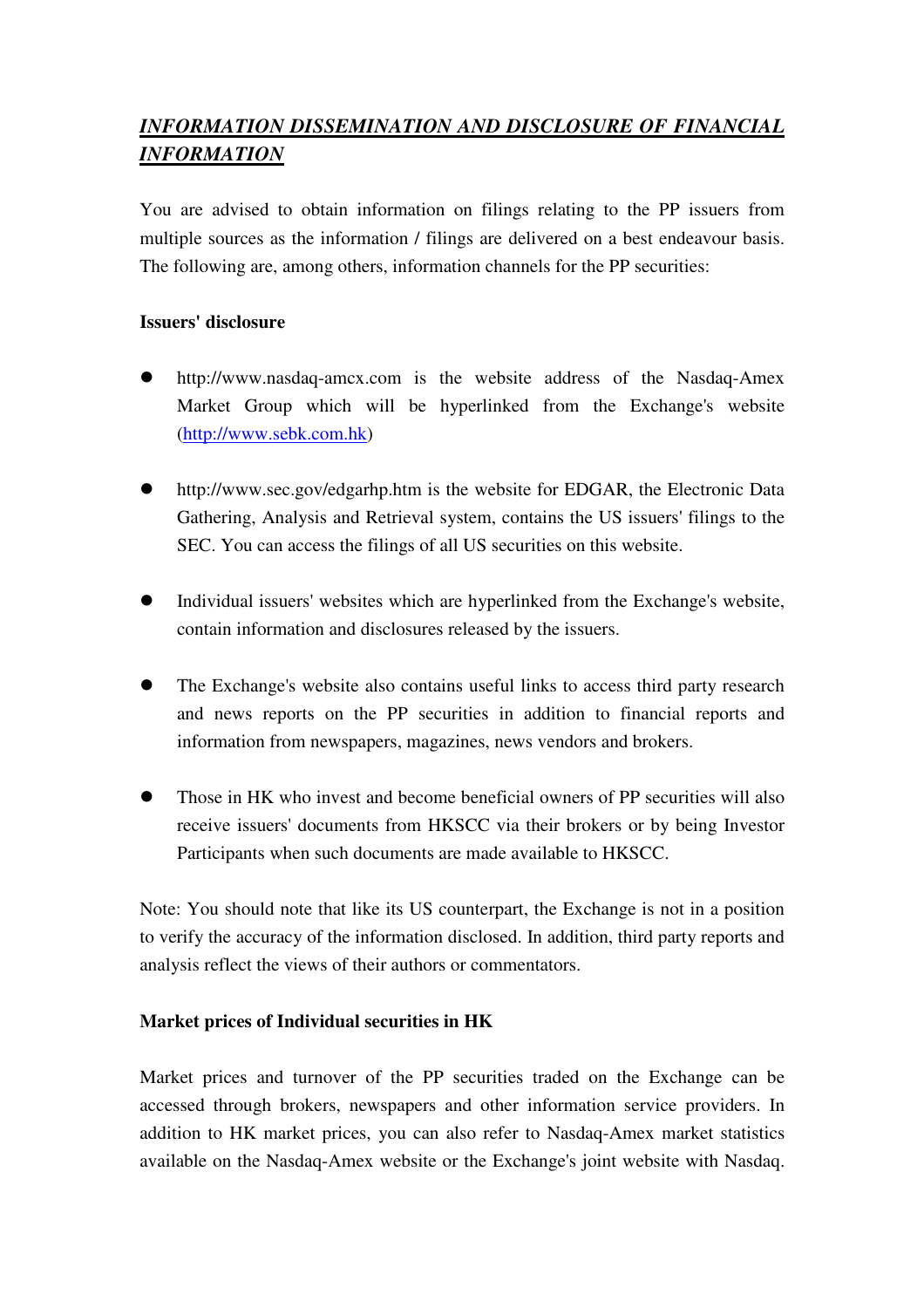US market closing prices and turnovers are disseminated by the Exchange to Exchange Participants and information vendors.

## *SHARE REGISTRATION AND OTHER SERVICES*

In some areas, share registration and related services are substantially different from those of other securities. The following are noteworthy:

- Securities of the PP issuers quoted in HK are fungible to those in the US and shareholders can transfer their securities in the US for sale in HK and vice versa.
- PP issuers do not have to appoint any share registrar in HK and all securities in HK are held under HKSCC's account with US Depository Trust Co. (DTC) registered in the name of Cede & Co. as partnership nominee of DTC. Owners of these securities in HK are not registered shareholders but have beneficial interest in the securities.
- All owners of the securities may request issuance of physical scrip, if available, indirectly through HKSCC. The issuance process normally takes much longer time than for HK securities. In addition, HKSCC does not offer deposit service far these securities and physical scrips can only be deposited through brokers offering such services.
- Similar to HK securities, odd lots may be created during corporate action on share splitting or consolidations.
- Beneficial owners of the securities held under HKSCC participants can collect their dividends, if any, in either HK or US dollars, at their option. However, for dividend collection, HKSCC may require the shareholders to declare whether they are US taxpayers, for reporting to the US authorities.
- As the Exchange is not providing trading counters for warrants, tights or debt issues of the securities quoted under PP beneficial owners of these additional securities, if declared by the issuer, may transfer them to brokers or custodians who are DTC participants or to sell or redeem the securities in the US market an their behalf as part of HKSCC's nominee service.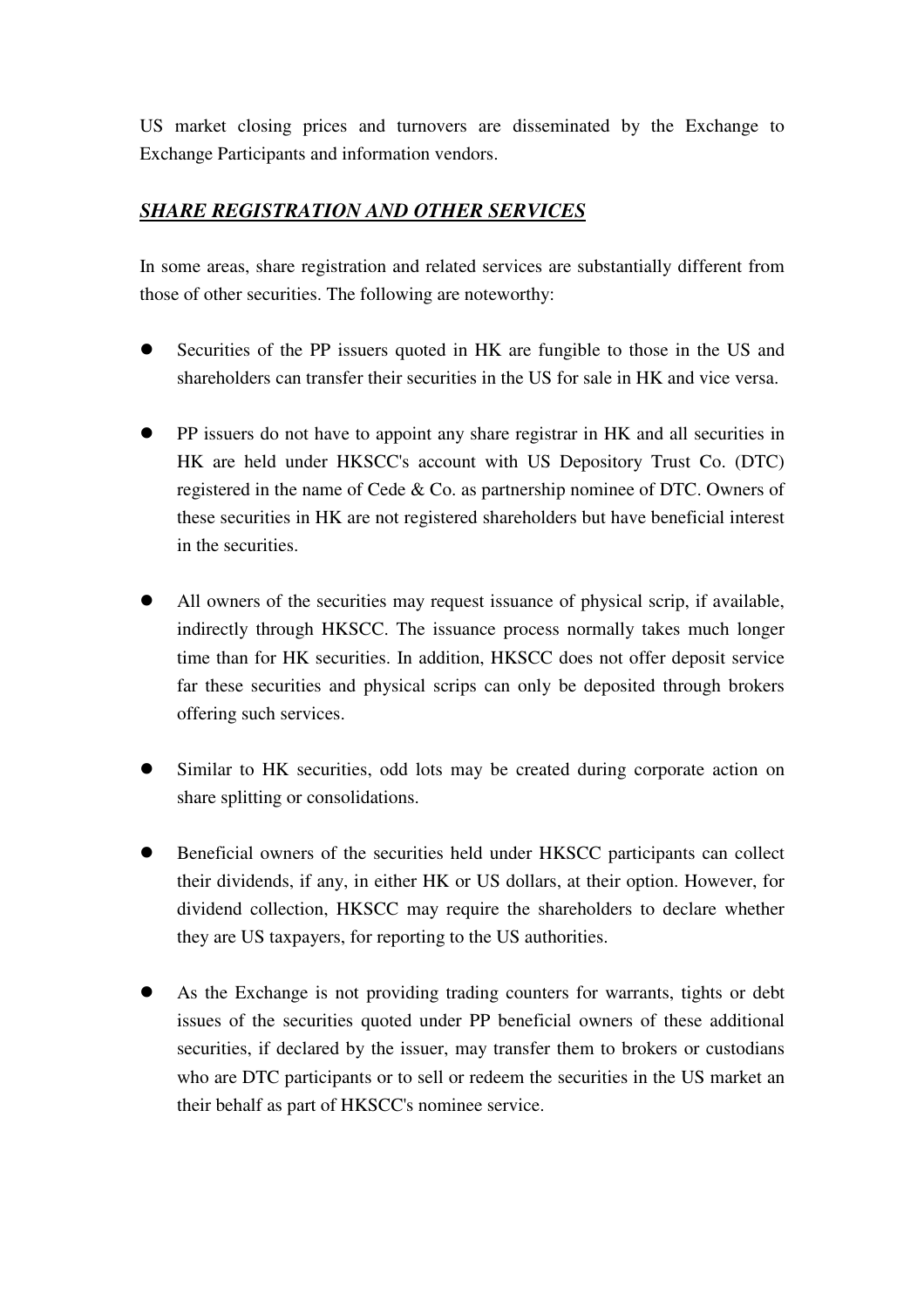## *FEES AND CHARGES*

The following table illustrates the particulars on fees and charges relating to the PP securities. For the latest HKSCC fees and charges, please refer to HKSCC's hotline at 2979-7000

| <b>Summary of transaction costs</b>                     |                                                                                  |
|---------------------------------------------------------|----------------------------------------------------------------------------------|
| <b>Transaction Levy</b>                                 | The same as for HK securities                                                    |
| <b>Stamp Duty</b>                                       | Not applicable                                                                   |
| <b>Withholding Tax</b>                                  | To be collected by HKSCC's agent in the US on the                                |
|                                                         | dividends paid to HKSCC. However, the withholding                                |
|                                                         | tax will be withheld on dividend payments made by                                |
|                                                         | HKSCC. Getting a refund on the withholding tax is a                              |
|                                                         | complex and time-consuming process. All beneficial                               |
|                                                         | owners have to complete a return prior to dividend                               |
|                                                         | payment for submission to the US authorities                                     |
| Capital Gains Tax                                       | Apply to US taxpayers who are beneficial owners of                               |
|                                                         | US securities (including the PP securities) but not to                           |
|                                                         | non-US taxpayers.                                                                |
| <b>Summary on tariff for Pilot Programme securities</b> |                                                                                  |
|                                                         | Standard CCASS tariff applies except for the following, which will be charged to |
| cover the fees payable to DTC.                          |                                                                                  |
| <b>Stock Maintenance Fee</b>                            | Monthly charge of \$0.25 per 100 shares, or fewer.                               |
|                                                         | The fee is calculated on the daily average stock                                 |
|                                                         | balance of PP securities in stock accounts of each                               |
|                                                         | Participant for the month and is payable monthly. No                             |
|                                                         | stock custody fee will be charged                                                |
| <b>Stock Withdrawal Fee</b>                             | \$600 per instruction plus out-of-pocket expenses                                |
|                                                         | incurred by HKSCC. The fee also applies to the                                   |
|                                                         | withdrawal of securities entitlements accruing from                              |
|                                                         | PP securities which are not eligible securities                                  |
| Handling Fee for warrant                                | \$600 per instruction plus out-of-pocket expenses                                |
| conversions, voluntary                                  | incurred by HKSCC                                                                |
| takeovers, tender offers, or                            |                                                                                  |
| open offers                                             |                                                                                  |
| <b>Cross-border Transfer Fee for</b>                    | \$200 per receipt / delivery instruction plus our-of                             |
| receipts / deliveries of PP                             | pocket expenses charged to HKSCC by DTC in                                       |
| securities*                                             | which the securities are transferred to or from                                  |
|                                                         | HKSCC. In addition, HK shareholders may be                                       |
|                                                         | charged a fee by their appointed agents / brokers                                |
|                                                         | offering this service in HK and in the US.                                       |

\* The Cross-border Transfer Fee will be charged for the transfer of securities between DTC and CCASS only. This fee will not be charged on the settlement of trades concluded in HK.